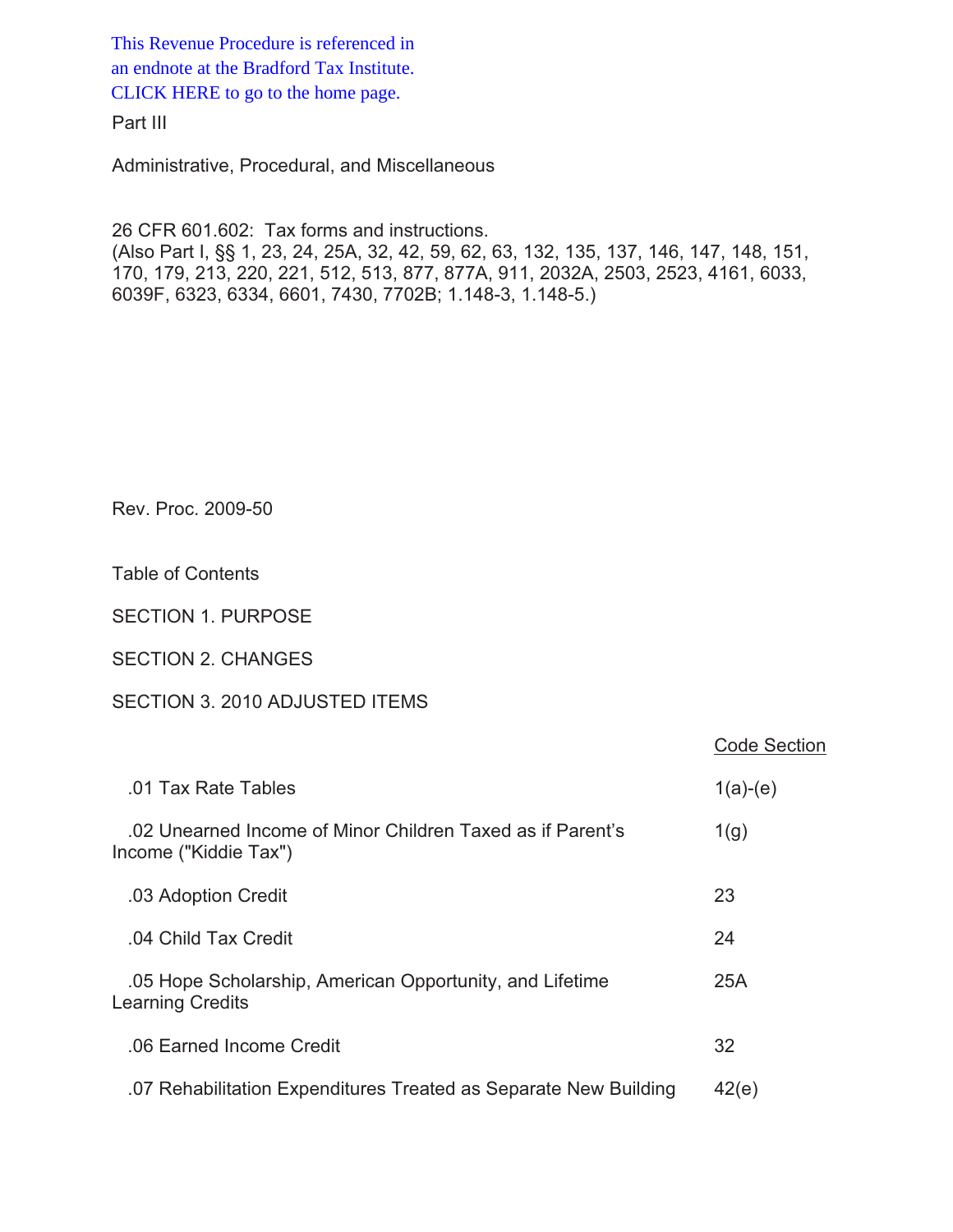| .08 Low-Income Housing Credit                                                                                                                                   | 42(h)      |
|-----------------------------------------------------------------------------------------------------------------------------------------------------------------|------------|
| .09 Alternative Minimum Tax Exemption for a Child Subject to the<br>"Kiddie Tax"                                                                                | 59(j)      |
| .10 Transportation Mainline Pipeline Construction Industry Optional<br>Expense Substantiation Rules for Payments to Employees under<br><b>Accountable Plans</b> | 62(c)      |
| .11 Standard Deduction                                                                                                                                          | 63         |
| .12 Qualified Transportation Fringe                                                                                                                             | 132(f)     |
| .13 Income from United States Savings Bonds for Taxpayers Who<br>Pay Qualified Higher Education Expenses                                                        | 135        |
| .14 Adoption Assistance Programs                                                                                                                                | 137        |
| .15 Private Activity Bonds Volume Cap                                                                                                                           | 146(d)     |
| .16 Loan Limits on Agricultural Bonds                                                                                                                           | 147(c)(2)  |
| .17 General Arbitrage Rebate Rules                                                                                                                              | 148(f)     |
| .18 Safe Harbor Rules for Broker Commissions on Guaranteed<br>Investment Contracts or Investments Purchased for a Yield<br><b>Restricted Defeasance Escrow</b>  | 148        |
| .19 Personal Exemption                                                                                                                                          | 151        |
| .20 Election to Expense Certain Depreciable Assets                                                                                                              | 179        |
| .21 Eligible Long-Term Care Premiums                                                                                                                            | 213(d)(10) |
| .22 Medical Savings Accounts                                                                                                                                    | 220        |
| .23 Interest on Education Loans                                                                                                                                 | 221        |
| .24 Treatment of Dues Paid to Agricultural or Horticultural<br>Organizations                                                                                    | 512(d)     |
| .25 Insubstantial Benefit Limitations for Contributions Associated<br>with Charitable Fund-Raising Campaigns                                                    | 513(h)     |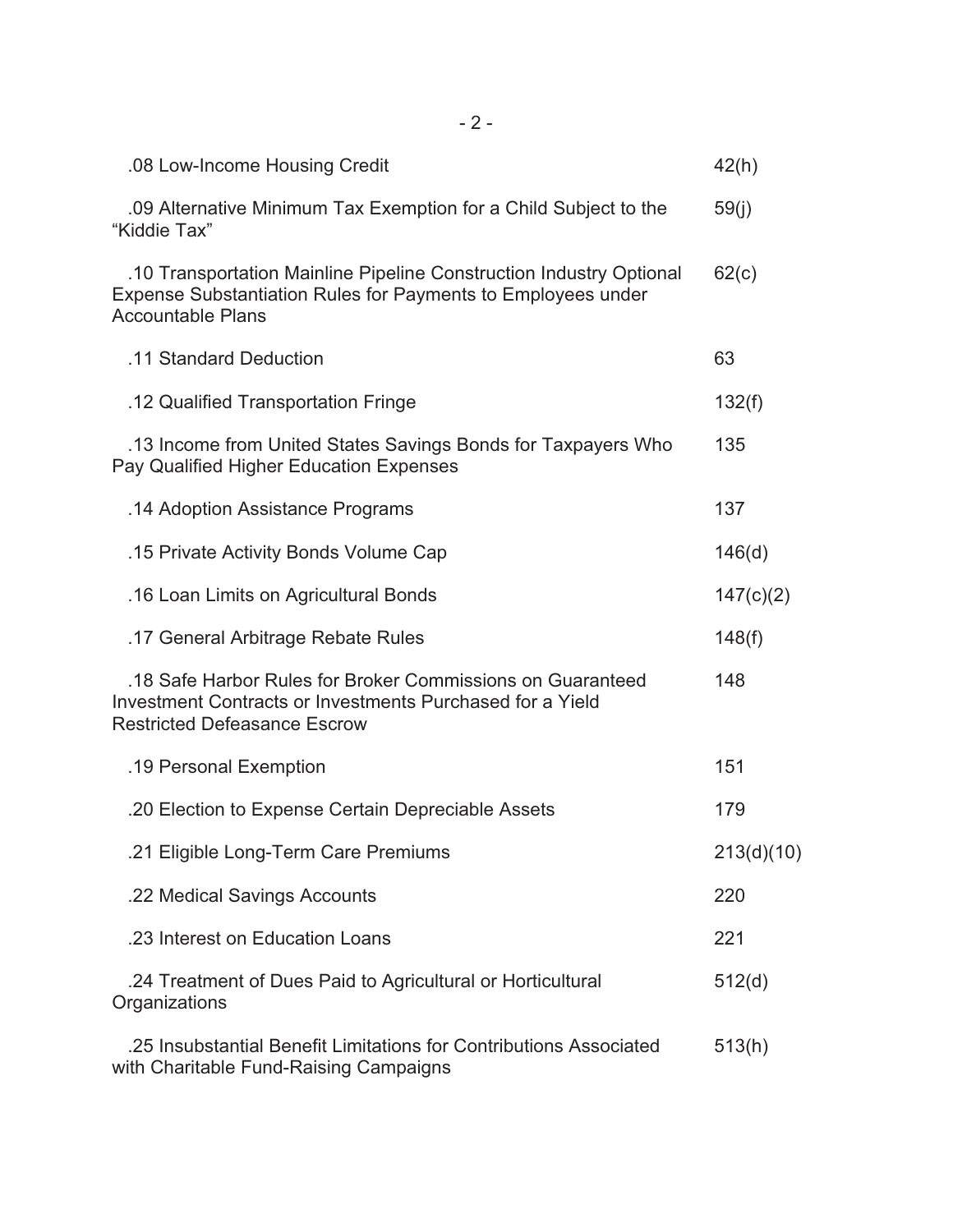| .26 Expatriation to Avoid Tax                                                                                                  | 877         |
|--------------------------------------------------------------------------------------------------------------------------------|-------------|
| .27 Tax Responsibilities of Expatriation                                                                                       | 877A        |
| .28 Foreign Earned Income Exclusion                                                                                            | 911         |
| .29 Valuation of Qualified Real Property in Decedent's Gross Estate                                                            | 2032A       |
| .30 Annual Exclusion for Gifts                                                                                                 | 2503 & 2523 |
| .31 Tax on Arrow Shafts                                                                                                        | 4161        |
| .32 Reporting Exception for Certain Exempt Organizations with<br>Nondeductible Lobbying Expenditures                           | 6033(e)(3)  |
| .33 Notice of Large Gifts Received from Foreign Persons                                                                        | 6039F       |
| .34 Persons Against Whom a Federal Tax Lien Is Not Valid                                                                       | 6323        |
| .35 Property Exempt from Levy                                                                                                  | 6334        |
| .36 Interest on a Certain Portion of the Estate Tax Payable<br>in Installments                                                 | 6601(j)     |
| .37 Attorney Fee Awards                                                                                                        | 7430        |
| .38 Periodic Payments Received under Qualified Long-Term Care<br>Insurance Contracts or under Certain Life Insurance Contracts | 7702B(d)    |

SECTION 4. EFFECTIVE DATE

SECTION 5. DRAFTING INFORMATION

# SECTION 1. PURPOSE

This revenue procedure sets forth inflation adjusted items for 2010.

# SECTION 2. CHANGES

.01 Section 1003 of the American Recovery and Reinvestment Tax Act of 2009, Tit.

I of Div. B of Pub. L. No. 111-5, 123 Stat. 155 (ARRTA), amended § 24(d)(4) of the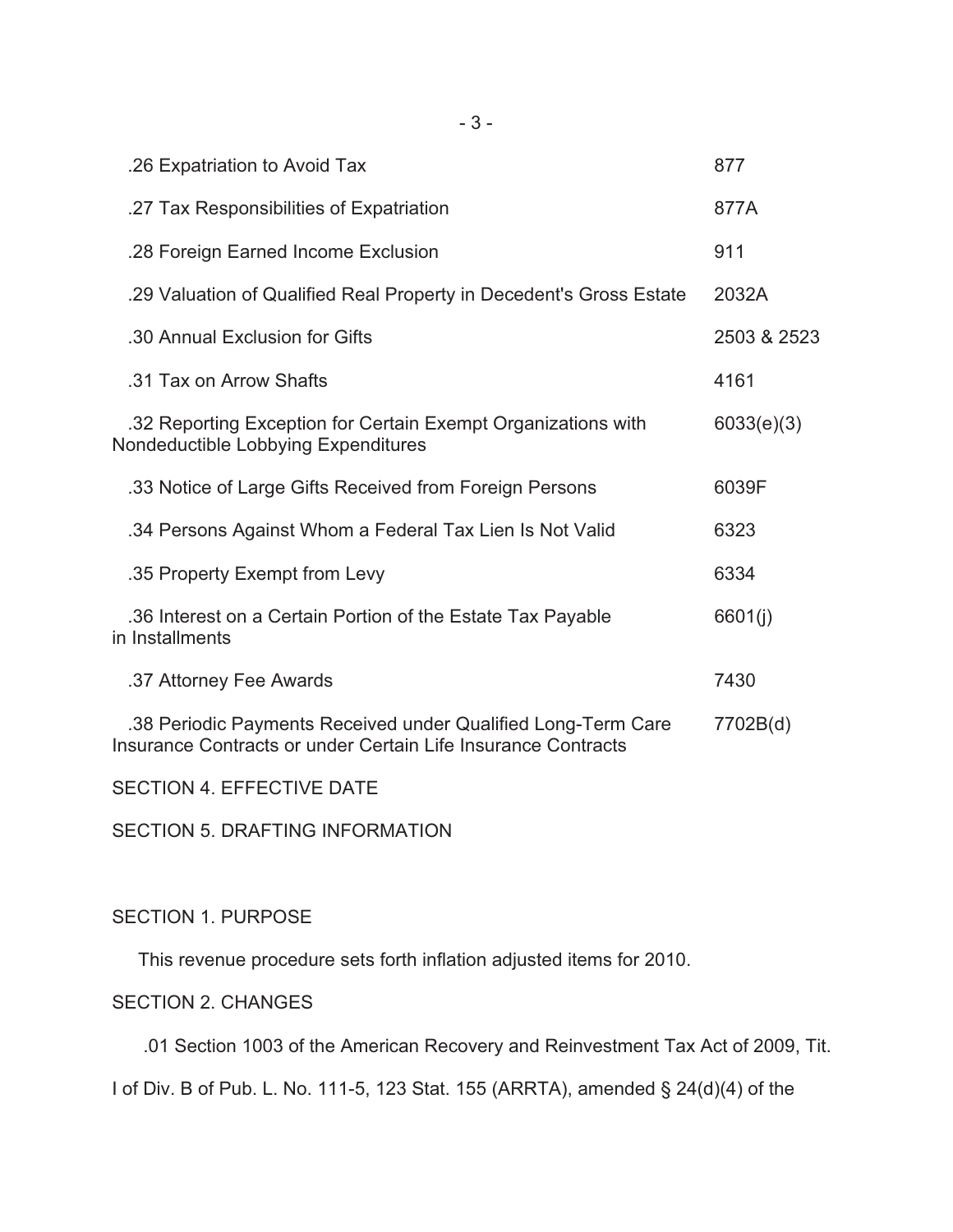Internal Revenue Code to provide a temporary increase in the refundable portion of the child tax credit. Under § 24(d)(1)(B)(i), a taxpayer is allowed a refundable credit equal to 15 percent of earned income in excess of \$10,000, adjusted annually for inflation. Section 24(d)(4) provides that, for taxable years beginning in 2009 or 2010, the dollar amount in effect under § 24(d)(1)(B)(i) is \$3,000. (See section 3.04 of this revenue procedure.)

 .02 Section 1004 of ARRTA added to the Code new § 25A(i) (the American Opportunity Tax Credit) to provide temporary increases in the amount of the Hope Scholarship Credit and the threshold phaseout amounts for the credit. Section 25A(i)(1) provides that, for taxable years beginning in 2009 or 2010, the American Opportunity Tax Credit is equal to 100 percent of the amount of qualified tuition and related expenses not in excess of \$2,000, plus 25 percent of those expenses that exceed \$2,000 but do not exceed \$4,000. Section 25A(i)(4) provides that, for taxable years beginning in 2009 or 2010, the amount of the American Opportunity Tax Credit begins to phase out for taxpayers whose modified adjusted gross income exceeds \$80,000 (\$160,000 for married taxpayers filing a joint return). The credit is completely phased out at \$90,000 (\$180,000 for married taxpayers filing a joint return). (See section 3.05 of this revenue procedure.)

 .03 Section 1002 of ARRTA added § 32(b)(3) to the Code to provide a temporary increase in the earned income credit for certain taxpayers. Under § 32(b)(3)(A), for taxable years beginning in 2009 or 2010, the maximum amount of the earned income credit for taxpayers with three or more qualifying children is 45 percent of the earned

- 4 -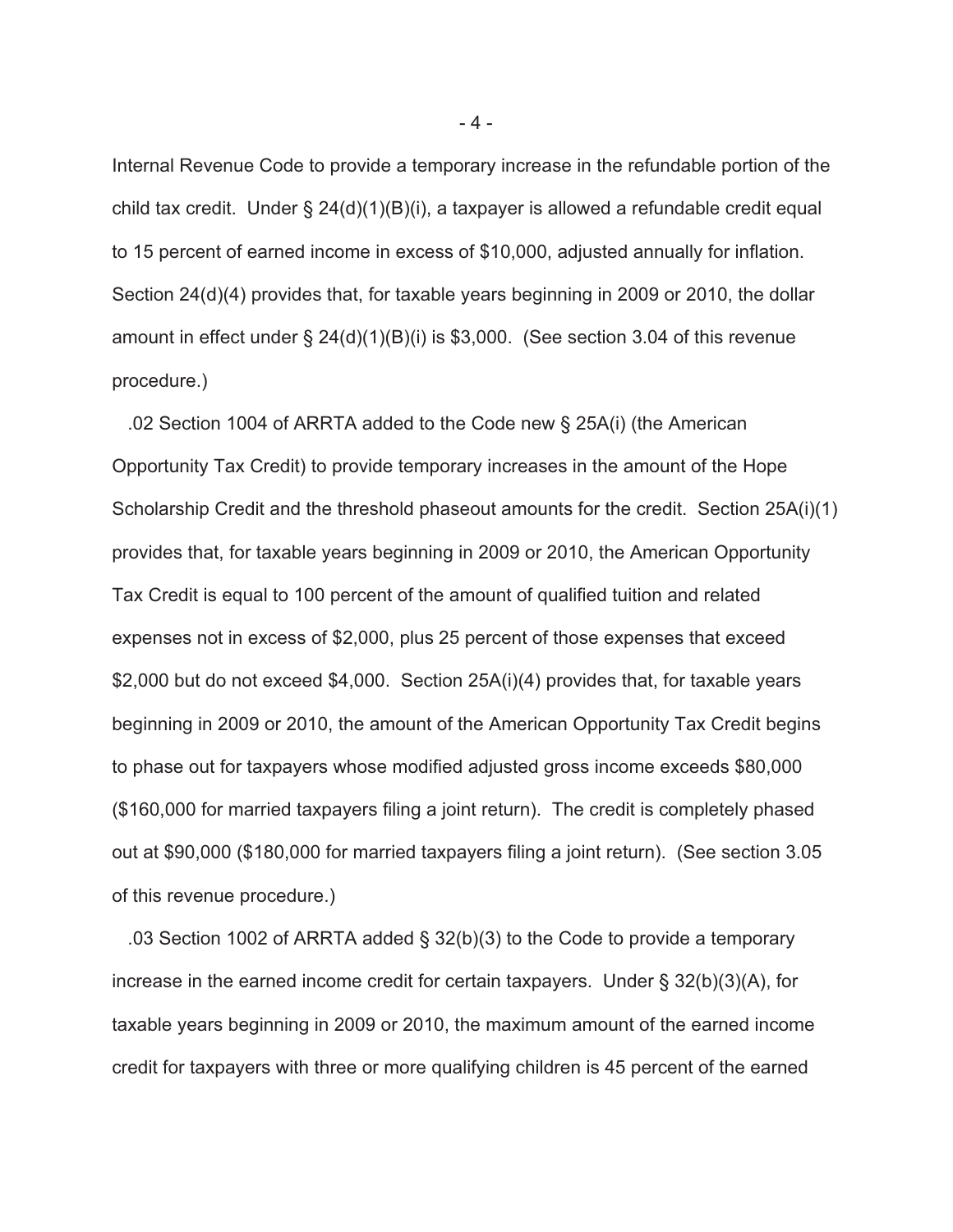income amount for the taxable year. For taxable years beginning in 2009, under § 32(b)(3)(B)(i) the amount added to the threshold phaseout amounts and the completed phaseout amounts for married taxpayers filing joint returns is \$5,000. For taxable years beginning in 2010, the \$5,000 amount under  $\S$  32(b)(3)(B)(i) is adjusted for inflation. (See section 3.06 of this revenue procedure.)

 .04 Section 3003 of the Housing and Economic Recovery Act of 2008, Pub. L. No. 110-289, 122 Stat. 2654 (HERA), amended § 42(e)(3) of the Code to increase the per low-income unit qualified basis amount under § 42(e)(3)(A)(ii)(II) to \$6,000 for rehabilitation expenditures to qualify for treatment as a separate new building for the low-income housing credit. For calendar years beginning in 2010, the \$6,000 amount under § 42(e)(3)(A)(ii)(II) is, pursuant to § 42(e)(3)(D), adjusted for inflation. (See section 3.07 of this revenue procedure.)

 .05 Section 3001 of HERA added § 42(h)(3)(I) to the Code to provide for temporary increases in certain amounts used to calculate the State housing credit ceiling under § 42(h)(3)(C)(ii)(I) and (II), after any adjustments for inflation to those amounts under § 42(h)(3)(H). The temporary increases apply only to calendar years 2008 and 2009. Accordingly, for calendar years after 2009, the inflation adjusted amounts under § 42(h)(3)(C)(ii)(I) and (II) are determined without the temporary increases. (See section 3.08 of this revenue procedure.)

 .06 The overall limitation on itemized deductions under § 68 does not apply to any taxable year beginning after December 31, 2009, and before January 1, 2011. Accordingly, the overall limitation on itemized deductions is not included in this revenue

- 5 -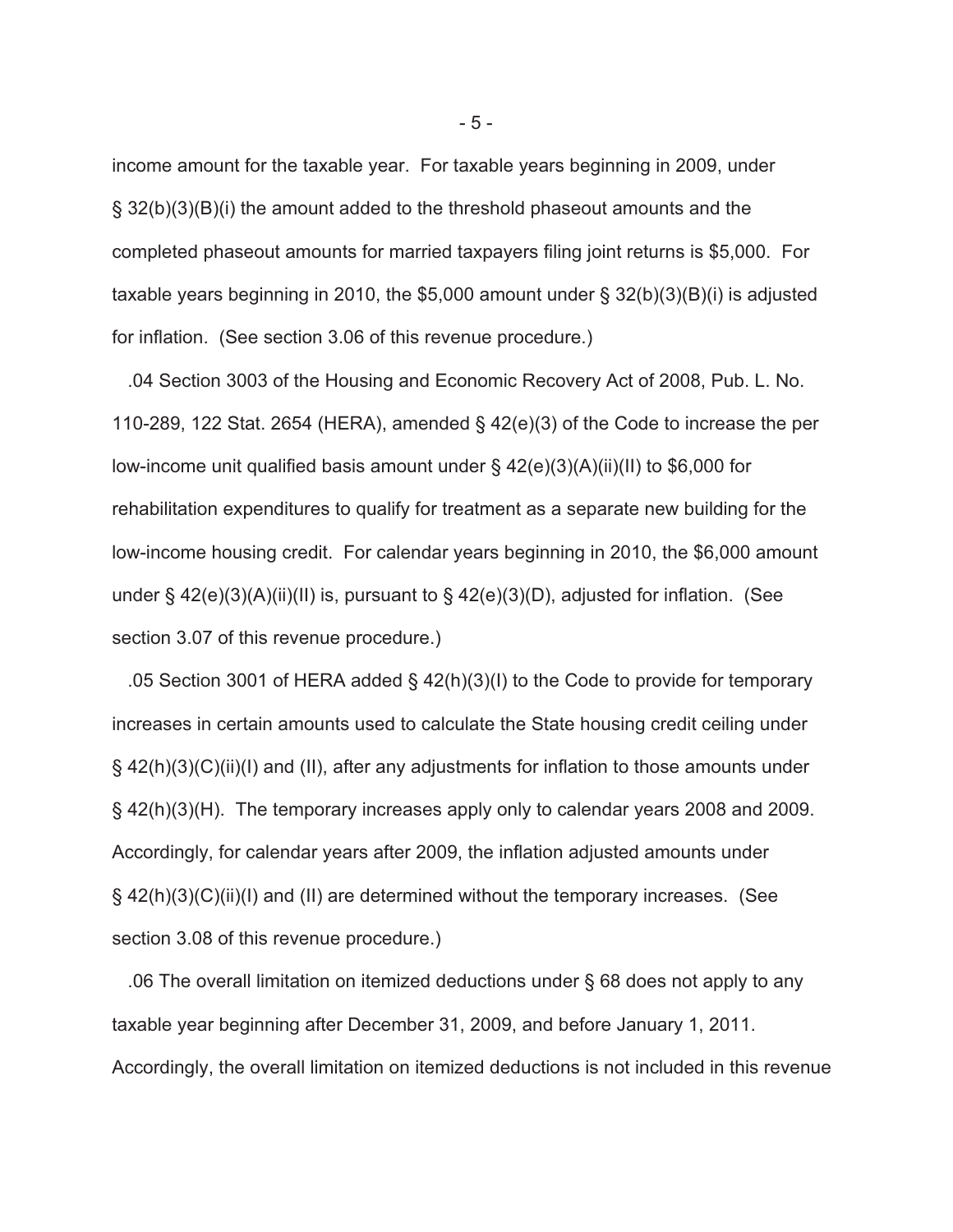procedure.

 .07 Section 1151 of ARRTA amended § 132(f)(2) of the Code to provide a temporary increase in the amount excludable from gross income for certain employer-provided transportation fringe benefits. For months beginning after February 17, 2009, and before January 1, 2011, the monthly limitation under  $\S$  132(f)(2)(A) for transportation in a commuter highway vehicle and any transit pass is the same as the amount in effect under § 132(f)(2)(B) for qualified parking. (See section 3.12 of this revenue procedure.)

 .08 The phaseout of the personal exemption amount under § 151(d)(3) does not apply to any taxable year beginning after December 31, 2009, and before January 1, 2011. Accordingly, the exemption amount for taxpayers with adjusted gross income in excess of the maximum phaseout amount and the maximum adjusted gross income phaseout amounts are not included in this revenue procedure.

 .09 Section 1202 of ARRTA amended § 179(b)(7) of the Code to extend to taxable years beginning in 2009 the temporary increases to the dollar limitations under § 179(b)(1) and (2) that applied to taxable years beginning in 2008. Because the temporary increases do not apply to taxable years beginning after December 31, 2009, the dollar limitations under § 179(b)(1) and (2) provided in this revenue procedure are determined without regard to § 179(b)(7). (See section 3.20 of this revenue procedure.)

 .10 The passenger air transportation excise taxes imposed under § 4261(b) and (c), as extended by § 2(b)(1) of the Fiscal Year 2010 Federal Aviation Administration Extension Act , Pub. L. No. 111-69, 123 Stat. 2054 (2009), apply to transportation taken through December 31, 2009, and to amounts paid on or before December 31, 2009, for

- 6 -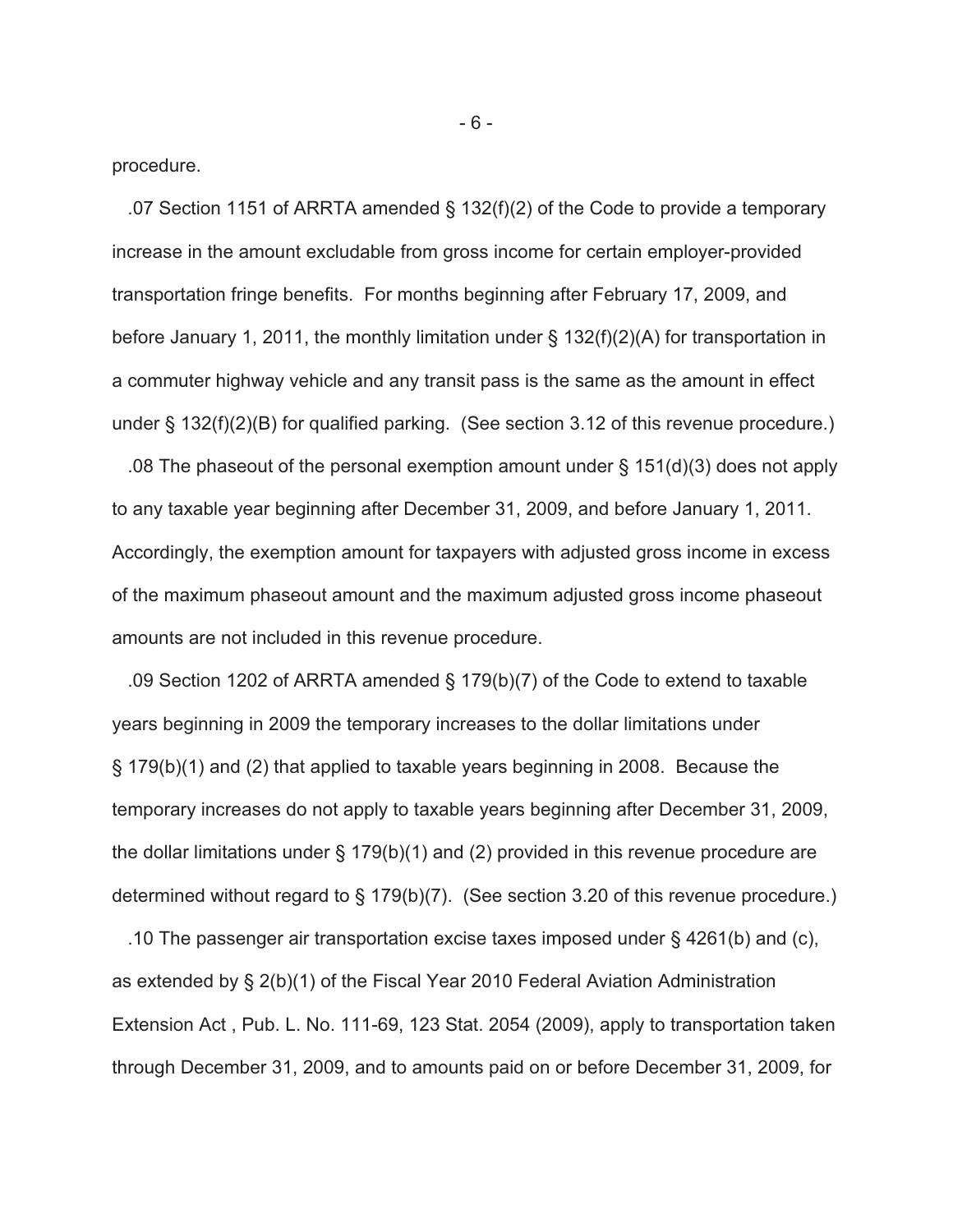transportation beginning after that date. Accordingly, the amounts in § 4261(b) and (c)

are not included in this revenue procedure.

# SECTION 3. 2010 ADJUSTED ITEMS

.01 Tax Rate Tables. For taxable years beginning in 2010, the tax rate tables under

§ 1 are as follows:

TABLE 1 - Section 1(a) - Married Individuals Filing Joint Returns and Surviving Spouses

| If Taxable Income Is:                        | The Tax Is:                                           |  |  |
|----------------------------------------------|-------------------------------------------------------|--|--|
| Not over \$16,750                            | 10% of the taxable income                             |  |  |
| Over \$16,750 but<br>not over \$68,000       | \$1,675 plus 15% of<br>the excess over \$16,750       |  |  |
| Over \$68,000 but<br>not over \$137,300      | \$9,362.50 plus 25% of<br>the excess over \$68,000    |  |  |
| Over \$137,300 but<br>not over \$209,250     | \$26,687.50 plus 28% of<br>the excess over \$137,300  |  |  |
| Over \$209,250 but<br>not over \$373,650     | \$46,833.50 plus 33% of<br>the excess over \$209,250  |  |  |
| Over \$373,650                               | \$101,085.50 plus 35% of<br>the excess over \$373,650 |  |  |
| TABLE 2 - Section 1(b) - Heads of Households |                                                       |  |  |
| <u>If Taxable Income Is</u> :                | <u>The Tax Is</u> :                                   |  |  |
| Not over \$11,950                            | 10% of the taxable income                             |  |  |
| Over \$11,950 but<br>not over \$45,550       | \$1,195 plus 15% of<br>the excess over \$11,950       |  |  |

Over \$45,550 but \$6,235 plus 25% of<br>not over \$117,650 the excess over \$45 the excess over  $$45,550$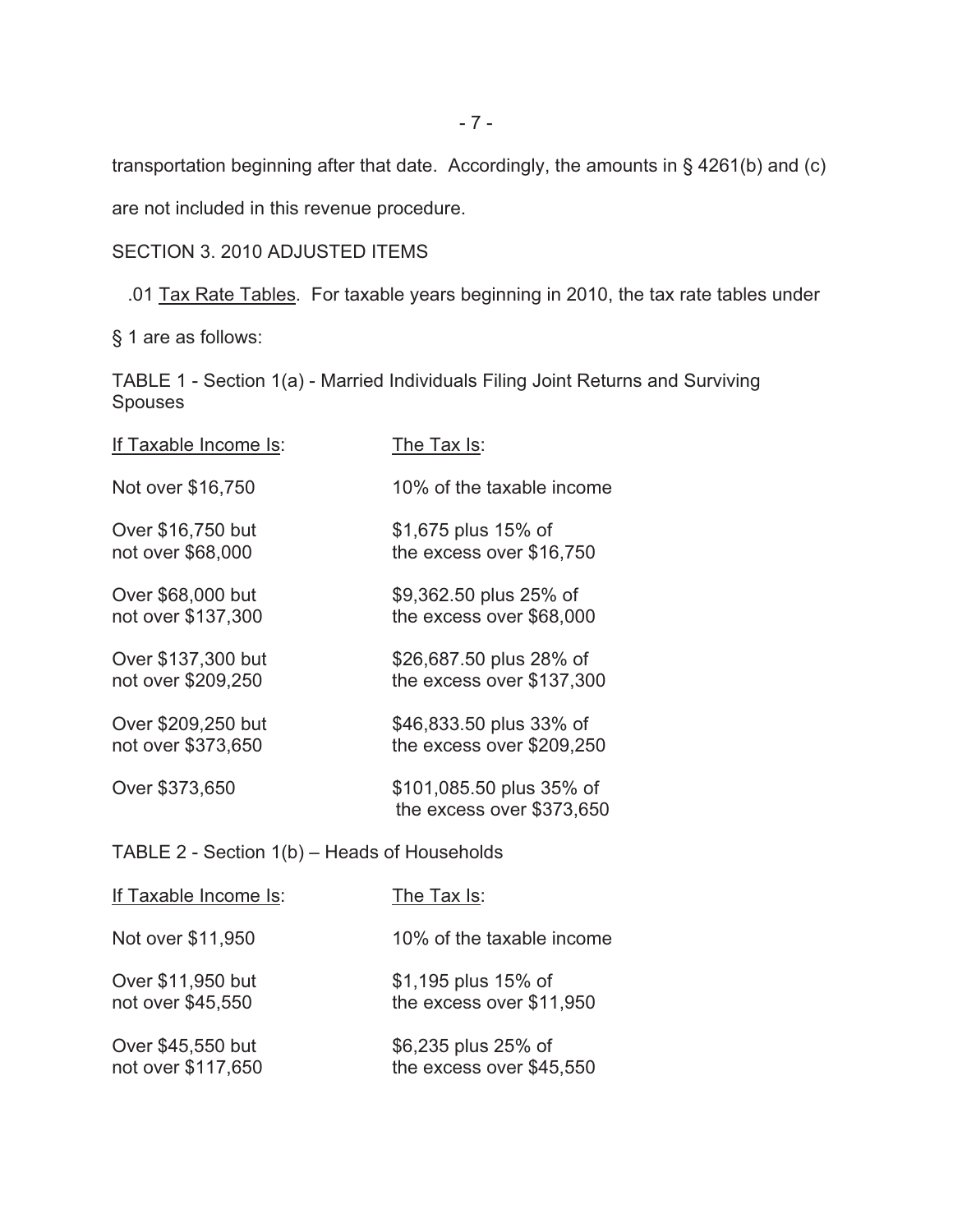| Over \$117,650 but | \$24,260 plus 28% of                               |
|--------------------|----------------------------------------------------|
| not over \$190,550 | the excess over \$117,650                          |
| Over \$190,550 but | \$44,672 plus 33% of                               |
| not over \$373,650 | the excess over \$190,550                          |
| Over \$373,650     | \$105,095 plus 35% of<br>the excess over \$373,650 |

TABLE 3 - Section 1(c) – Unmarried Individuals (other than Surviving Spouses and Heads of Households)

| If Taxable Income Is:                                                | The Tax Is:                                           |  |
|----------------------------------------------------------------------|-------------------------------------------------------|--|
| Not over \$8,375                                                     | 10% of the taxable income                             |  |
| Over \$8,375 but                                                     | \$837.50 plus 15% of                                  |  |
| not over \$34,000                                                    | the excess over \$8,375                               |  |
| Over \$34,000 but                                                    | \$4,681.25 plus 25% of                                |  |
| not over \$82,400                                                    | the excess over \$34,000                              |  |
| Over \$82,400 but                                                    | \$16,781.25 plus 28% of                               |  |
| not over \$171,850                                                   | the excess over \$82,400                              |  |
| Over \$171,850 but                                                   | \$41,827.25 plus 33% of                               |  |
| not over \$373,650                                                   | the excess over \$171,850                             |  |
| Over \$373,650                                                       | \$108,421.25 plus 35% of<br>the excess over \$373,650 |  |
| TABLE 4 - Section 1(d) – Married Individuals Filing Separate Returns |                                                       |  |
| If Taxable Income Is:                                                | The Tax Is:                                           |  |
| Not over \$8,375                                                     | 10% of the taxable income                             |  |
| Over \$8,375 but                                                     | \$837.50 plus 15% of                                  |  |
| not over \$34,000                                                    | the excess over \$8,375                               |  |
| Over \$34,000 but                                                    | \$4,681.25 plus 25% of                                |  |
| not over \$68,650                                                    | the excess over \$34,000                              |  |

Over \$68,650 but \$13,343.75 plus 28% of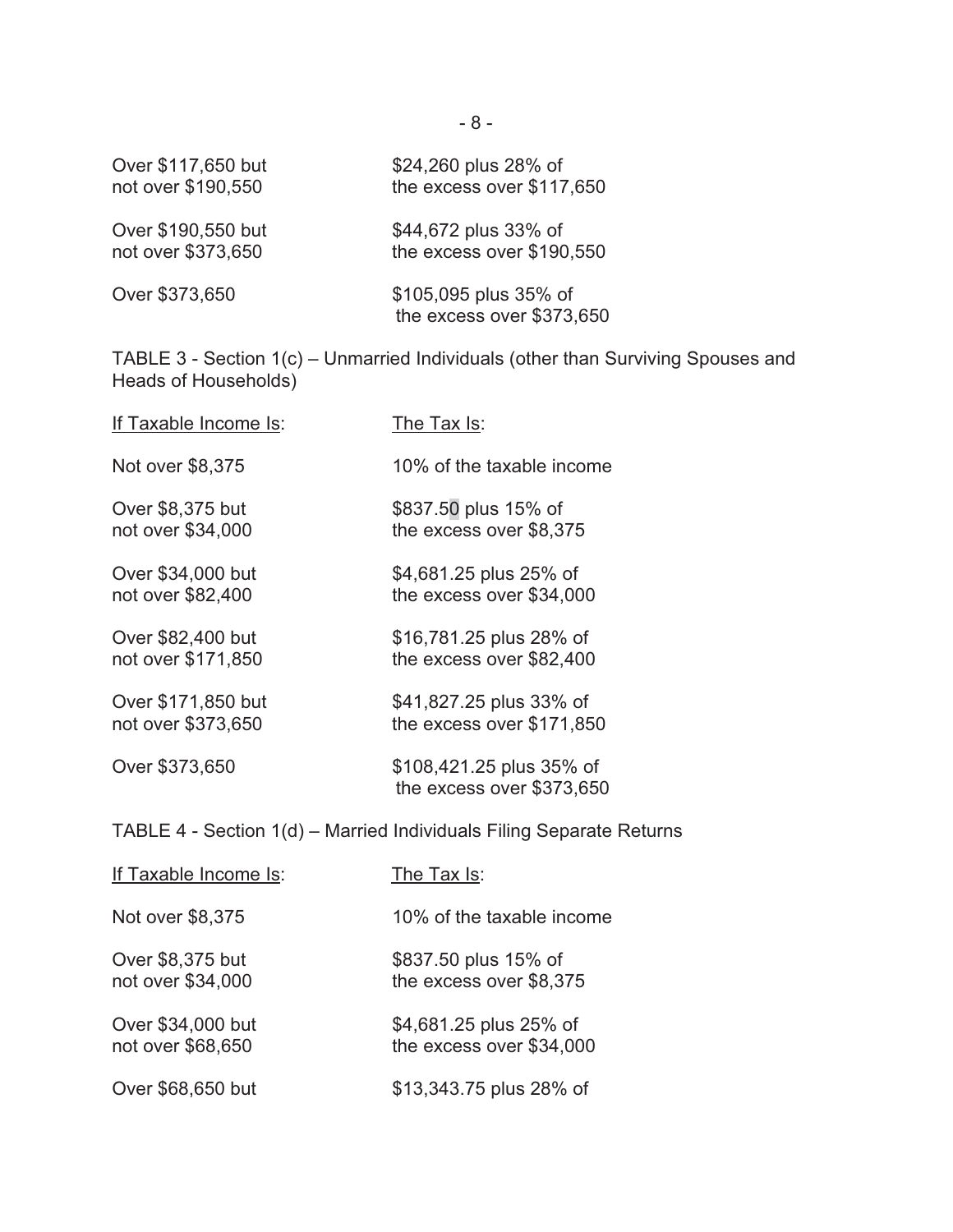| not over \$104,625                            | the excess over \$68,650                             |  |
|-----------------------------------------------|------------------------------------------------------|--|
| Over \$104,625 but<br>not over \$186,825      | \$23,416.75 plus 33% of<br>the excess over \$104,625 |  |
| Over \$186,825                                | \$50,542.75 plus 35% of<br>the excess over \$186,825 |  |
| TABLE 5 - Section $1(e)$ – Estates and Trusts |                                                      |  |
| If Taxable Income Is:                         | The Tax Is:                                          |  |
| Not over \$2,300                              | 15% of the taxable income                            |  |
| Over \$2,300 but<br>not over \$5,350          | \$345 plus 25% of<br>the excess over \$2,300         |  |

Over \$5,350 but \$1,107.50 plus 28% of not over \$8,200 the excess over \$5,350

Over \$8,200 but \$1,905.50 plus 33% of not over \$11,200 the excess over \$8,200

Over \$11,200 \$2,895.50 plus 35% of the excess over \$11,200

### .02 Unearned Income of Minor Children Taxed as if Parent's Income (the "Kiddie

Tax"). For taxable years beginning in 2010, the amount in  $\S 1(g)(4)(A)(ii)(I)$ , which is used to reduce the net unearned income reported on the child's return that is subject to the "kiddie tax," is \$950. This amount is the same as the \$950 standard deduction amount provided in section 3.11(2) of this revenue procedure. The same \$950 amount is used for purposes of  $\S 1(g)(7)$  (that is, to determine whether a parent may elect to include a child's gross income in the parent's gross income and to calculate the "kiddie tax"). For example, one of the requirements for the parental election is that a child's gross income is more than the amount referenced in  $\S 1(g)(4)(A)(ii)(I)$  but less than 10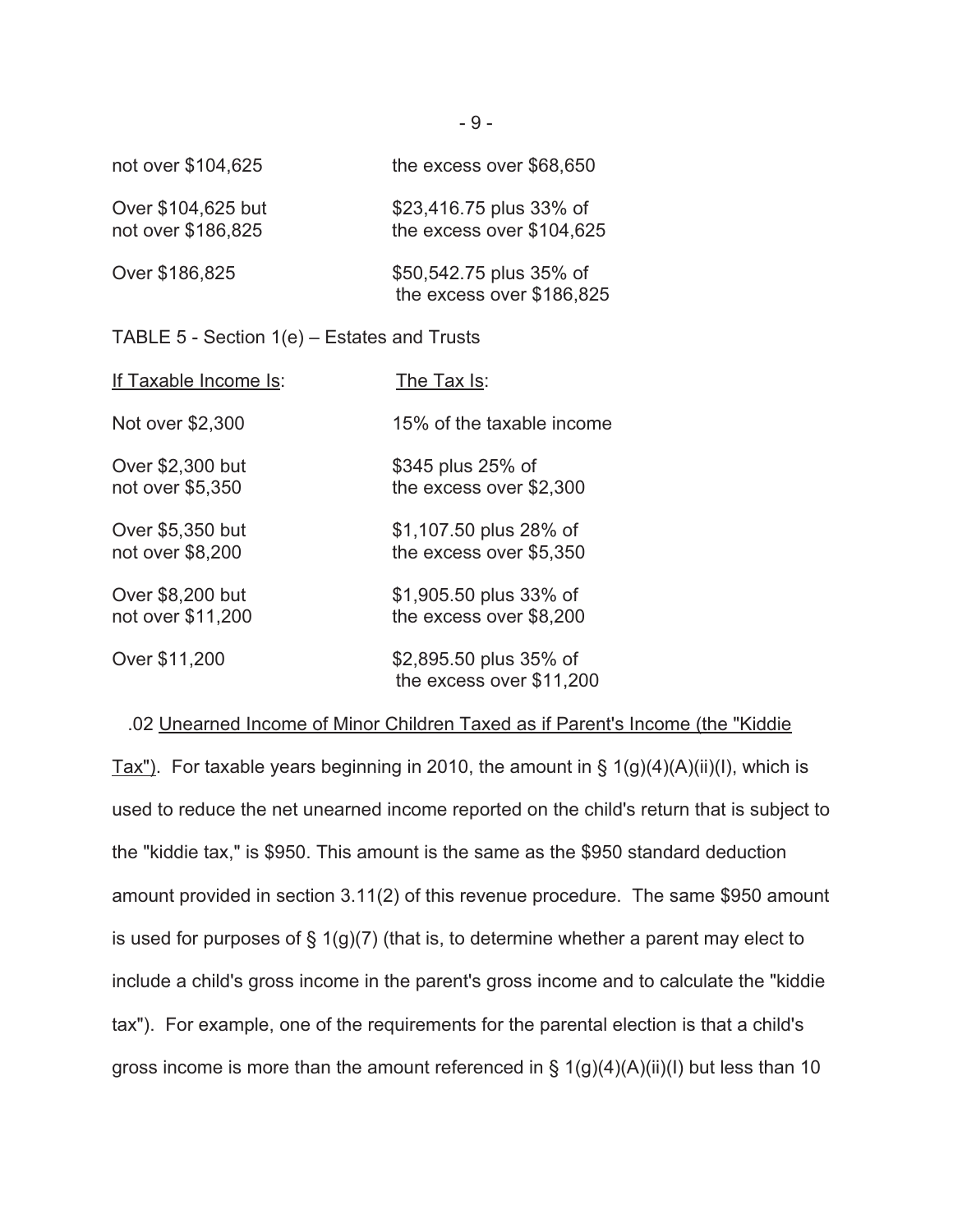times that amount; thus, a child's gross income for 2009 must be more than \$950 but less than \$9,500.

 .03 Adoption Credit. For taxable years beginning in 2010, under § 23(a)(3) the credit allowed for an adoption of a child with special needs is \$12,170. For taxable years beginning in 2010, under § 23(b)(1) the maximum credit allowed for other adoptions is the amount of qualified adoption expenses up to \$12,170. The available adoption credit begins to phase out under § 23(b)(2)(A) for taxpayers with modified adjusted gross income in excess of \$182,520 and is completely phased out for taxpayers with modified adjusted gross income of \$222,520 or more. (See section 3.14 of this revenue procedure for the adjusted items relating to adoption assistance programs.)

 .04 Child Tax Credit. For taxable years beginning in 2010, the value used in  $\S$  24(d)(1)(B)(i) to determine the amount of credit under  $\S$  24 that may be refundable is \$3,000.

### .05 Hope Scholarship, American Opportunity, and Lifetime Learning Credits.

 (1) For taxable years beginning in 2010, the Hope Scholarship Credit under § 25A(b)(1), as increased under § 25A(i) (the American Opportunity Tax Credit), is an amount equal to 100 percent of qualified tuition and related expenses not in excess of \$2,000, plus 25 percent of those expenses that exceed \$2,000 but do not exceed \$4,000. Accordingly, the maximum Hope Scholarship Credit allowable under § 25A(b)(1) for taxable years beginning in 2010 is \$2,500.

 (2) For taxable years beginning in 2010, a taxpayer's modified adjusted gross income in excess of \$80,000 (\$160,000 for a joint return) is used to determine the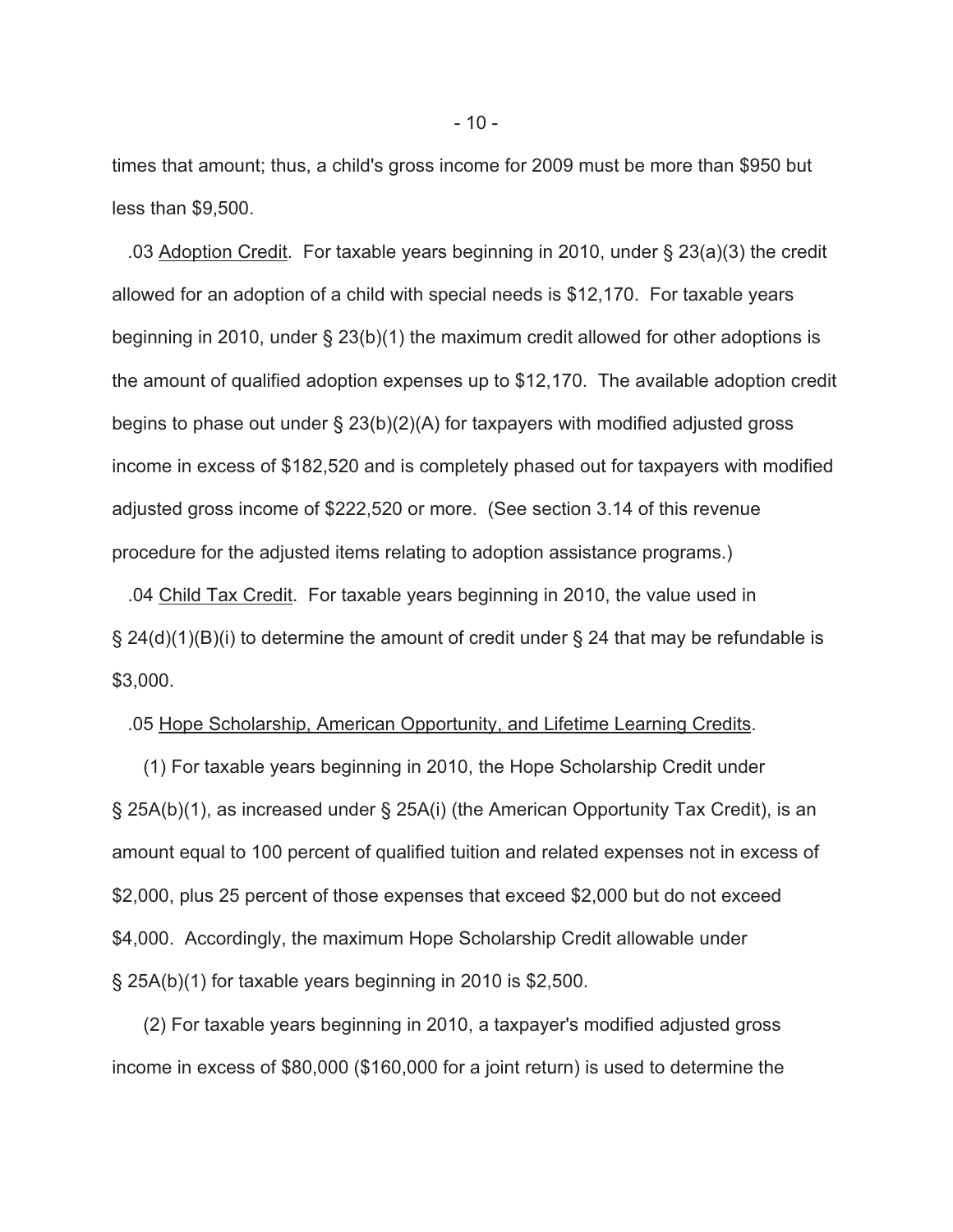reduction under § 25A(d)(2) in the amount of the Hope Scholarship Credit otherwise allowable under § 25A(a)(1). For taxable years beginning in 2010, a taxpayer's modified adjusted gross income in excess of \$50,000 (\$100,000 for a joint return) is used to determine the reduction under § 25A(d)(2) in the amount of the Lifetime Learning Credit otherwise allowable under § 25A(a)(2).

#### .06 Earned Income Credit.

 (1) In general. For taxable years beginning in 2010, the following amounts are used to determine the earned income credit under § 32(b). The "earned income amount" is the amount of earned income at or above which the maximum amount of the earned income credit is allowed. The "threshold phaseout amount" is the amount of adjusted gross income (or, if greater, earned income) above which the maximum amount of the credit begins to phase out. The "completed phaseout amount" is the amount of adjusted gross income (or, if greater, earned income) at or above which no credit is allowed. The threshold phaseout amounts and the completed phaseout amounts shown in the table below for married taxpayers filing a joint return include the increase provided in § 32(b)(3)(B)(i), as adjusted for inflation for taxable years beginning in 2010.

# Number of Qualifying Children

| <u>Item</u>                                  | <u>One</u> | Two      | Three or More | <b>None</b> |
|----------------------------------------------|------------|----------|---------------|-------------|
| Earned Income<br>Amount                      | \$8,970    | \$12,590 | \$12,590      | \$5,980     |
| <b>Maximum Amount</b><br>of Credit           | \$3,050    | \$5,036  | \$5,666       | \$457       |
| <b>Threshold Phaseout</b><br>Amount (Single, | \$16,450   | \$16,450 | \$16,450      | \$7,480     |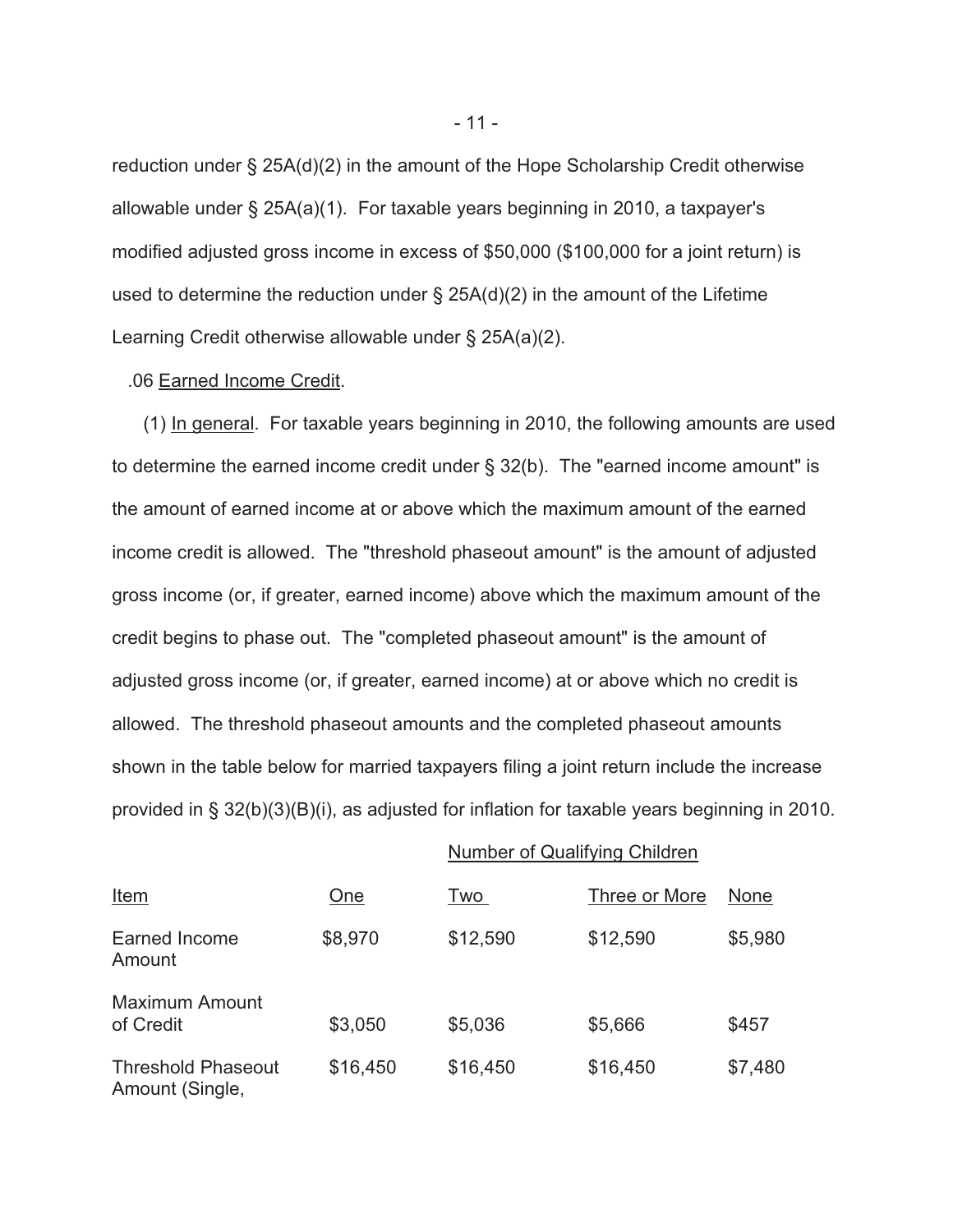| Surviving Spouse, or<br>Head of Household)                                                 |          |          |          |          |
|--------------------------------------------------------------------------------------------|----------|----------|----------|----------|
| <b>Completed Phaseout</b><br>Amount (Single,<br>Surviving Spouse, or<br>Head of Household) | \$35,535 | \$40,363 | \$43,352 | \$13,460 |
| <b>Threshold Phaseout</b><br><b>Amount (Married Filing</b><br>Jointly)                     | \$21,460 | \$21,460 | \$21,460 | \$12,490 |
| <b>Completed Phaseout</b><br><b>Amount (Married Filing</b><br>Jointly)                     | \$40,545 | \$45,373 | \$48,362 | \$18,470 |

The instructions for the Form 1040 series provide tables showing the amount of the earned income credit for each type of taxpayer.

 (2) Excessive investment income. For taxable years beginning in 2010, the earned income tax credit is not allowed under § 32(i) if the aggregate amount of certain investment income exceeds \$3,100.

 .07 Rehabilitation Expenditures Treated as Separate New Property. For calendar year 2010, the per low-income unit qualified basis amount under § 42(e)(3)(A)(ii)(II) is \$6,000.

 .08 Low-Income Housing Credit. For calendar year 2010, the amount used under § 42(h)(3)(C)(ii) to calculate the State housing credit ceiling for the low-income housing credit is the greater of (1) \$2.10 multiplied by the State population, or (2) \$2,430,000.

 .09 Alternative Minimum Tax Exemption for a Child Subject to the "Kiddie Tax." For taxable years beginning in 2010, for a child to whom the  $\S$  1(g) "kiddie tax" applies, the exemption amount under §§ 55 and 59(j) for purposes of the alternative minimum tax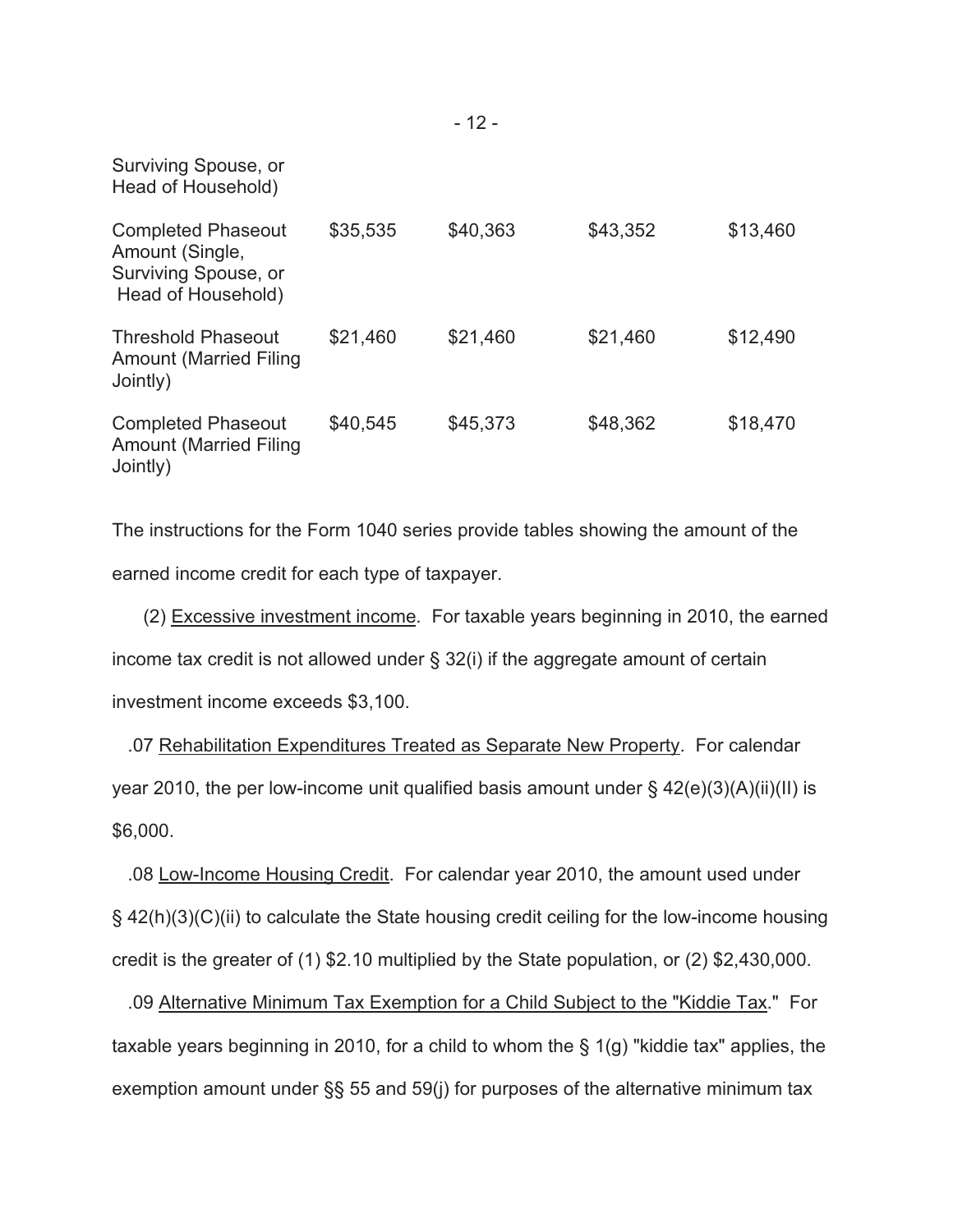under § 55 may not exceed the sum of (1) the child's earned income for the taxable year, plus (2) \$6,700.

 .10 Transportation Mainline Pipeline Construction Industry Optional Expense Substantiation Rules for Payments to Employees under Accountable Plans. For calendar year 2010, an eligible employer may pay certain welders and heavy equipment mechanics an amount of up to \$16 per hour for rig-related expenses that is deemed substantiated under an accountable plan if paid in accordance with Rev. Proc. 2002-41, 2002-1 C.B. 1098. If the employer provides fuel or otherwise reimburses fuel expenses, up to \$10 per hour is deemed substantiated if paid under Rev. Proc. 2002-41.

## .11 Standard Deduction.

 (1) In general. For taxable years beginning in 2010, the standard deduction amounts under § 63(c)(2) are as follows:

| <b>Filing Status</b>                                                                        | <b>Standard Deduction</b> |
|---------------------------------------------------------------------------------------------|---------------------------|
| Married Individuals Filing Joint Returns<br>and Surviving Spouses (§ 1(a))                  | \$11,400                  |
| Heads of Households (§ 1(b))                                                                | \$8,400                   |
| Unmarried Individuals (other than Surviving Spouses<br>and Heads of Households) $(\S 1(c))$ | \$5,700                   |
| <b>Married Individuals Filing Separate</b><br>Returns $(\S 1(d))$                           | \$5,700                   |

 (2) Dependent. For taxable years beginning in 2010, the standard deduction amount under § 63(c)(5) for an individual who may be claimed as a dependent by another taxpayer cannot exceed the greater of (1) \$950, or (2) the sum of \$300 and the individual's earned income.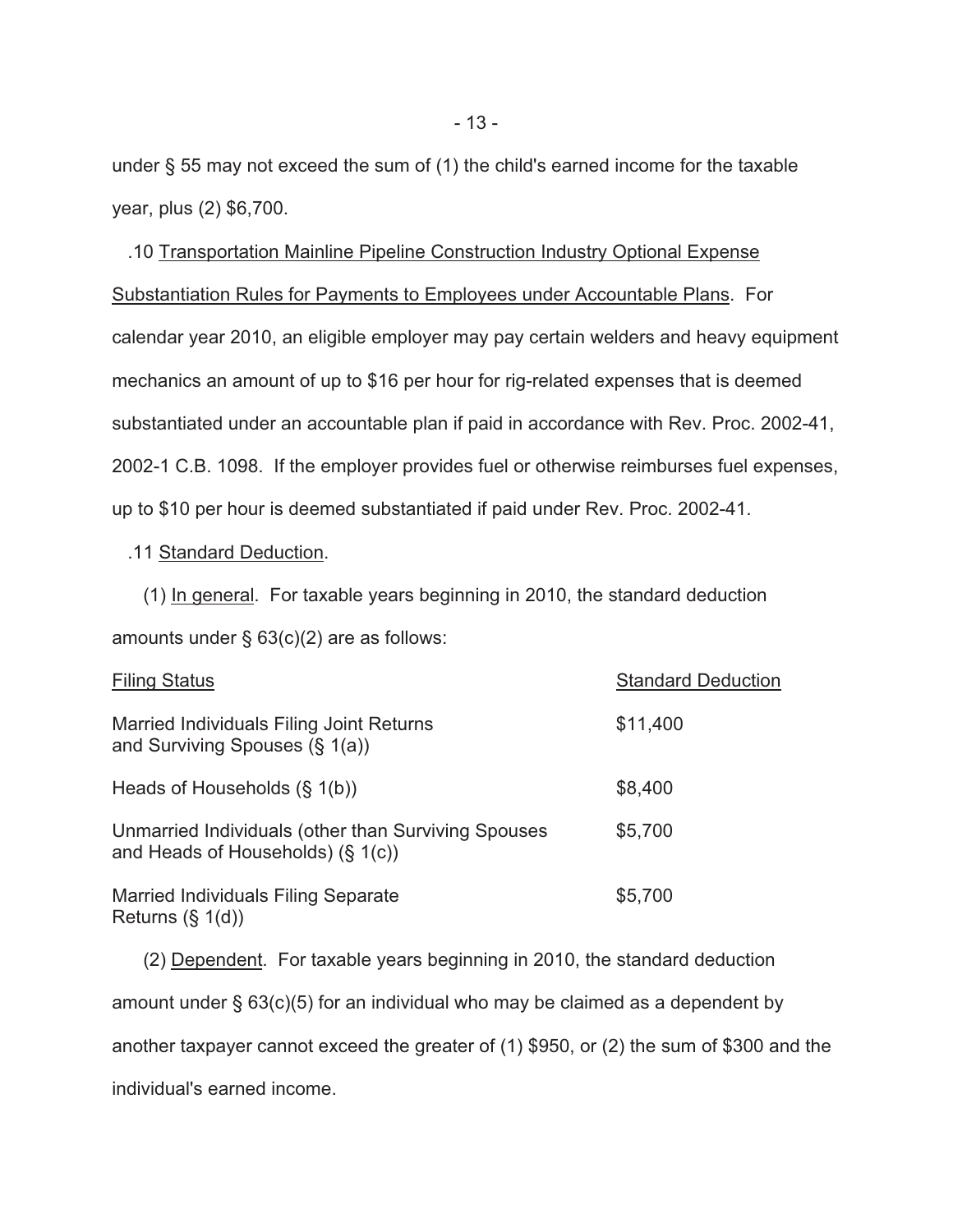(3) Aged or blind. For taxable years beginning in 2010, the additional standard deduction amount under § 63(f) for the aged or the blind is \$1,100. These amounts are increased to \$1,400 if the individual is also unmarried and not a surviving spouse.

 .12 Qualified Transportation Fringe. For taxable years beginning in 2010, the monthly limitation under  $\S$  132(f)(2)(A), regarding the aggregate fringe benefit exclusion amount for transportation in a commuter highway vehicle and any transit pass, and under § 132(f)(2)(B), regarding the fringe benefit exclusion amount for qualified parking, is \$230.

 .13 Income from United States Savings Bonds for Taxpayers Who Pay Qualified Higher Education Expenses. For taxable years beginning in 2010, the exclusion under § 135, regarding income from United States savings bonds for taxpayers who pay qualified higher education expenses, begins to phase out for modified adjusted gross income above \$105,100 for joint returns and \$70,100 for other returns. The exclusion is completely phased out for modified adjusted gross income of \$135,100 or more for joint returns and \$85,100 or more for other returns.

 .14 Adoption Assistance Programs. For taxable years beginning in 2010, under § 137(a)(2) the amount that can be excluded from an employee's gross income for the adoption of a child with special needs is \$12,170. For taxable years beginning in 2010, under § 137(b)(1) the maximum amount that can be excluded from an employee's gross income for the amounts paid or expenses incurred by an employer for qualified adoption expenses furnished pursuant to an adoption assistance program for other adoptions by the employee is \$12,170. The amount excludable from an employee's gross income

- 14 -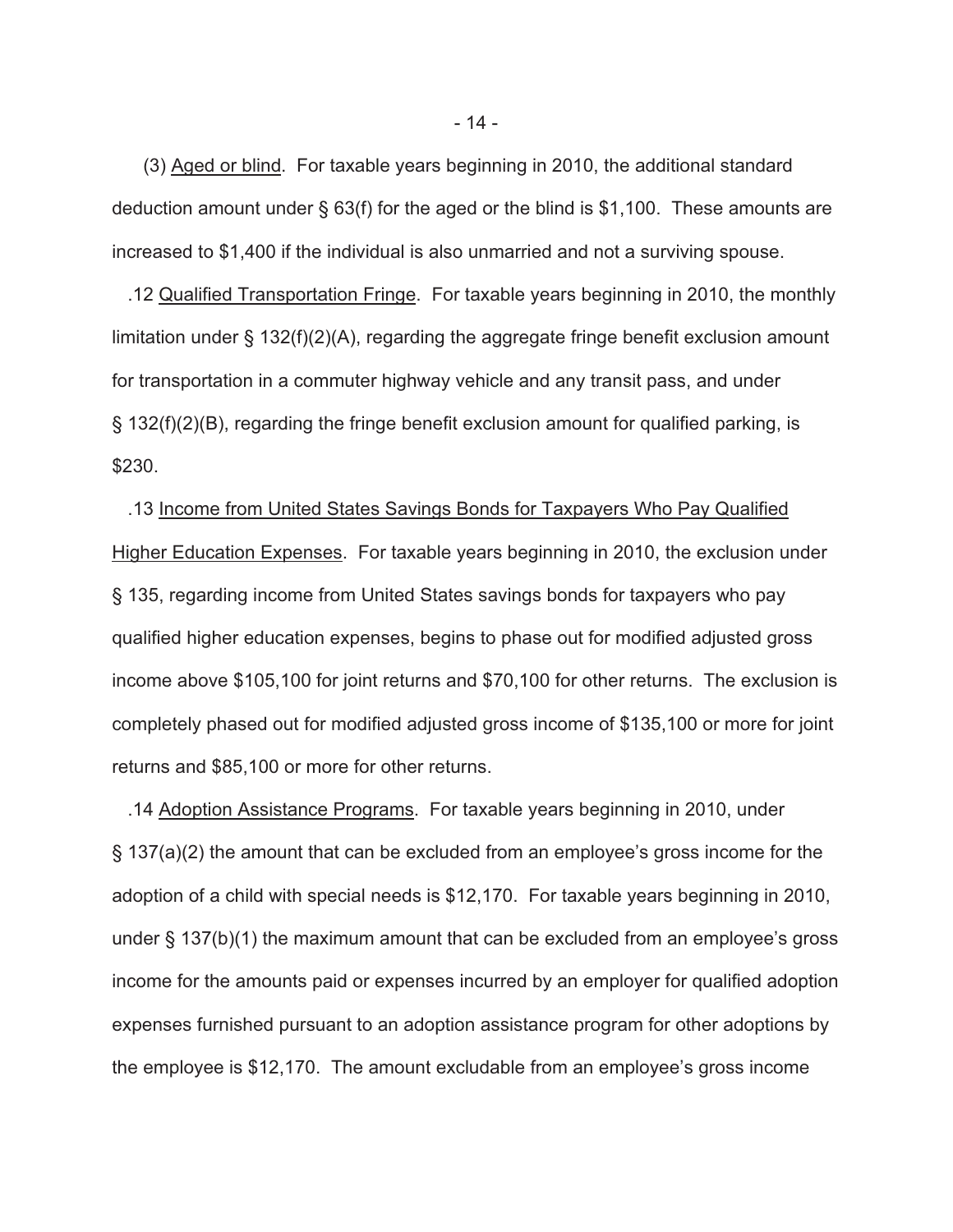begins to phase out under § 137(b)(2)(A) for taxpayers with modified adjusted gross income in excess of \$182,520 and is completely phased out for taxpayers with modified adjusted gross income of \$222,520 or more. (See section 3.03 of this revenue procedure for the adjusted items relating to the adoption credit.)

 .15 Private Activity Bonds Volume Cap. For calendar year 2010, the amounts used under § 146(d)(1) to calculate the State ceiling for the volume cap for private activity bonds is the greater of (1) \$90 multiplied by the State population, or (2) \$273,775,000.

 .16 Loan Limits for Agricultural Bonds. For calendar year 2010, the loan limit amount on agricultural bonds under § 147(c)(2)(A) for first-time farmers is \$470,100.

 .17 General Arbitrage Rebate Rules. For bond years ending in 2010, the amount of the computation credit determined under § 1.148-3(d)(4) of the proposed Income Tax Regulations is \$1,500.

 .18 Safe Harbor Rules for Broker Commissions on Guaranteed Investment Contracts or Investments Purchased for a Yield Restricted Defeasance Escrow. For calendar year 2010, under § 1.148-5(e)(2)(iii)(B)(*1*), a broker's commission or similar fee for the acquisition of a guaranteed investment contract or investments purchased for a yield restricted defeasance escrow is reasonable if (1) the amount of the fee that the issuer treats as a qualified administrative cost does not exceed the lesser of (A) \$35,000, and (B) 0.2 percent of the computational base (as defined in § 1.148-5(e)(2)(iii)(B)(*2*)) or, if more, \$4,000; and (2) the issuer does not treat more than \$100,000 in brokers' commissions or similar fees as qualified administrative costs for all guaranteed investment contracts and investments for yield restricted defeasance escrows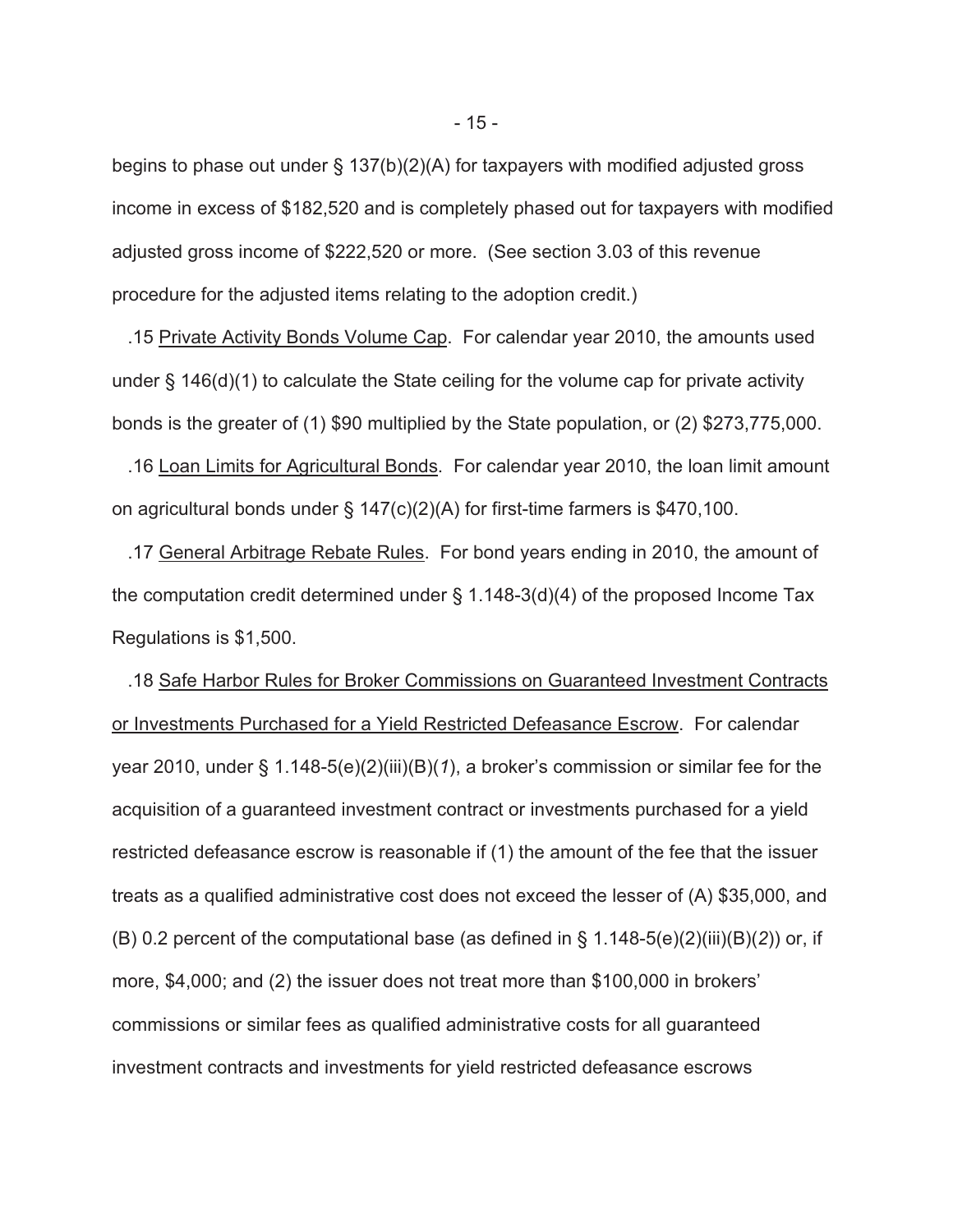purchased with gross proceeds of the issue.

 .19 Personal Exemption. For taxable years beginning in 2010, the personal exemption amount under § 151(d) is \$3,650.

 .20 Election to Expense Certain Depreciable Assets. For taxable years beginning in 2010, under § 179(b)(1) the aggregate cost of any § 179 property a taxpayer may elect to treat as an expense cannot exceed \$134,000. Under § 179(b)(2), the \$134,000 limitation is reduced (but not below zero) by the amount by which the cost of § 179 property placed in service during the 2010 taxable year exceeds \$530,000.

 .21 Eligible Long-Term Care Premiums. For taxable years beginning in 2010, the limitations under § 213(d)(10), regarding eligible long-term care premiums includible in the term "medical care," are as follows:

| Attained Age Before the Close of the Taxable Year | <b>Limitation on Premiums</b> |
|---------------------------------------------------|-------------------------------|
| 40 or less                                        | \$330                         |
| More than 40 but not more than 50                 | \$620                         |
| More than 50 but not more than 60                 | \$1,230                       |
| More than 60 but not more than 70                 | \$3,290                       |
| More than 70                                      | \$4,110                       |

.22 Medical Savings Accounts.

 (1) Self-only coverage. For taxable years beginning in 2010, the term "high deductible health plan" as defined in § 220(c)(2)(A) means, for self-only coverage, a health plan that has an annual deductible that is not less than \$2,000 and not more than \$3,000, and under which the annual out-of-pocket expenses required to be paid (other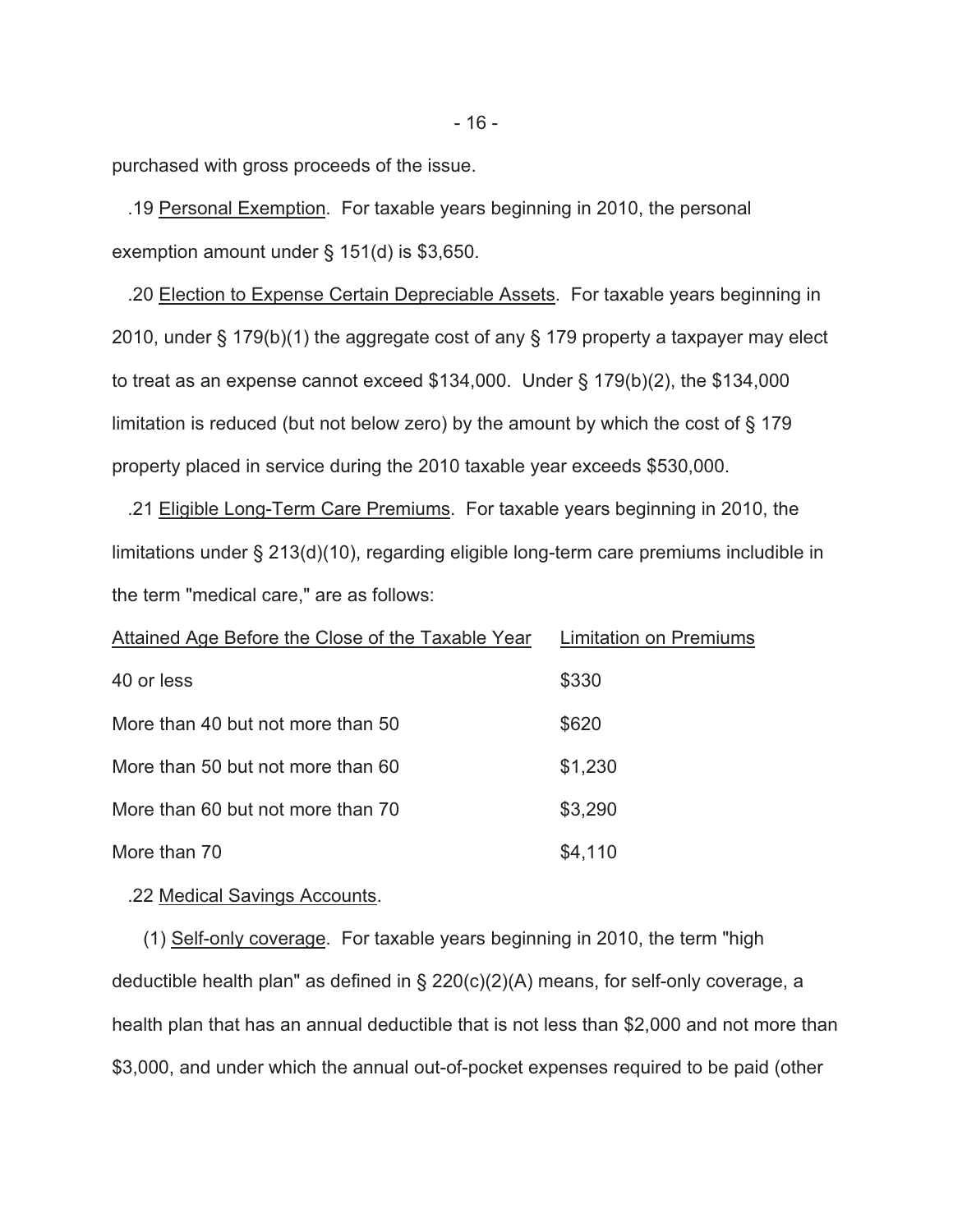than for premiums) for covered benefits do not exceed \$4,050.

 (2) Family coverage. For taxable years beginning in 2010, the term "high deductible health plan" means, for family coverage, a health plan that has an annual deductible that is not less than \$4,050 and not more than \$6,050, and under which the annual outof-pocket expenses required to be paid (other than for premiums) for covered benefits do not exceed \$7,400.

 .23 Interest on Education Loans. For taxable years beginning in 2010, the \$2,500 maximum deduction for interest paid on qualified education loans under § 221 begins to phase out under § 221(b)(2)(B) for taxpayers with modified adjusted gross income in excess of \$60,000 (\$120,000 for joint returns), and is completely phased out for taxpayers with modified adjusted gross income of \$75,000 or more (\$150,000 or more for joint returns).

 .24 Treatment of Dues Paid to Agricultural or Horticultural Organizations. For taxable years beginning in 2010, the limitation under § 512(d)(1), regarding the exemption of annual dues required to be paid by a member to an agricultural or horticultural organization, is \$146.

 .25 Insubstantial Benefit Limitations for Contributions Associated with Charitable Fund-Raising Campaigns.

 (1) Low cost article. For taxable years beginning in 2010, the unrelated business income of certain exempt organizations under § 513(h)(2) does not include a "low cost article" of \$9.60 or less.

(2) Other insubstantial benefits. For taxable years beginning in 2010, the \$5, \$25,

- 17 -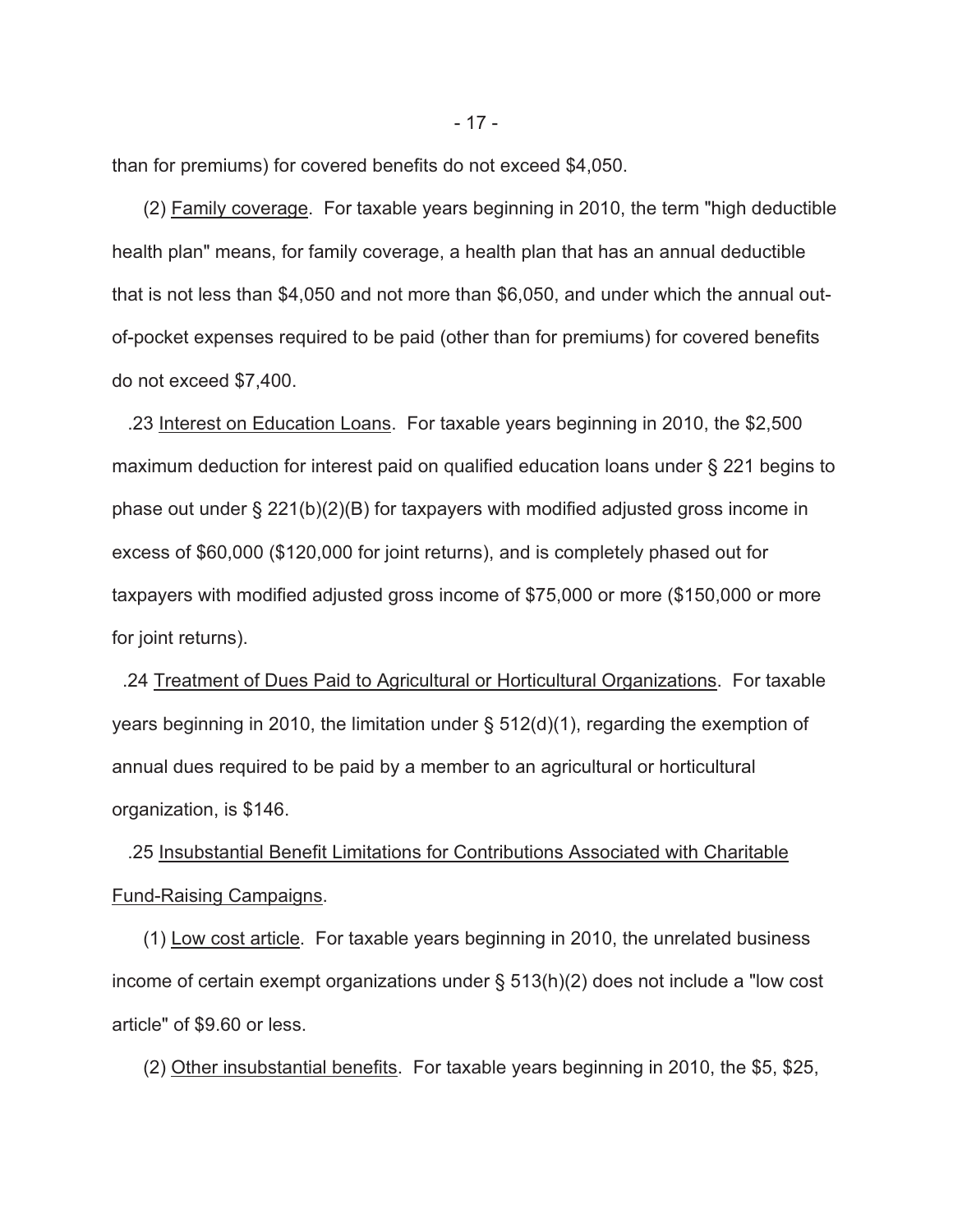and \$50 guidelines in section 3 of Rev. Proc. 90-12, 1990-1 C.B. 471 (as amplified by Rev. Proc. 92-49, 1992-1 C.B. 987, and modified by Rev. Proc. 92-102, 1992-2 C.B. 579), for disregarding the value of insubstantial benefits received by a donor in return for a fully deductible charitable contribution under § 170, are \$9.60, \$48, and \$96, respectively.

 .26 Expatriation to Avoid Tax. For calendar year 2010, an individual with "average annual net income tax" of more than \$145,000 for the five taxable years ending before the date of the loss of United States citizenship under § 877(a)(2)(A) is a covered expatriate for purposes of § 877A(g)(1).

 .27 Tax Responsibilities of Expatriation. For taxable years beginning in 2010, the amount that would be includible in the gross income of a covered expatriate by reason of § 877A(a)(1) is reduced (but not below zero) by \$627,000.

 .28 Foreign Earned Income Exclusion. For taxable years beginning in 2010, the foreign earned income exclusion amount under  $\S 911(b)(2)(D)(i)$  is \$91,500.

 .29 Valuation of Qualified Real Property in Decedent's Gross Estate. For an estate of a decedent dying in calendar year 2010, if the executor elects to use the special use valuation method under § 2032A for qualified real property, the aggregate decrease in the value of qualified real property resulting from electing to use § 2032A for purposes of the estate tax cannot exceed \$1,000,000.

### .30 Annual Exclusion for Gifts.

 (1) For calendar year 2010, the first \$13,000 of gifts to any person (other than gifts of future interests in property) are not included in the total amount of taxable gifts under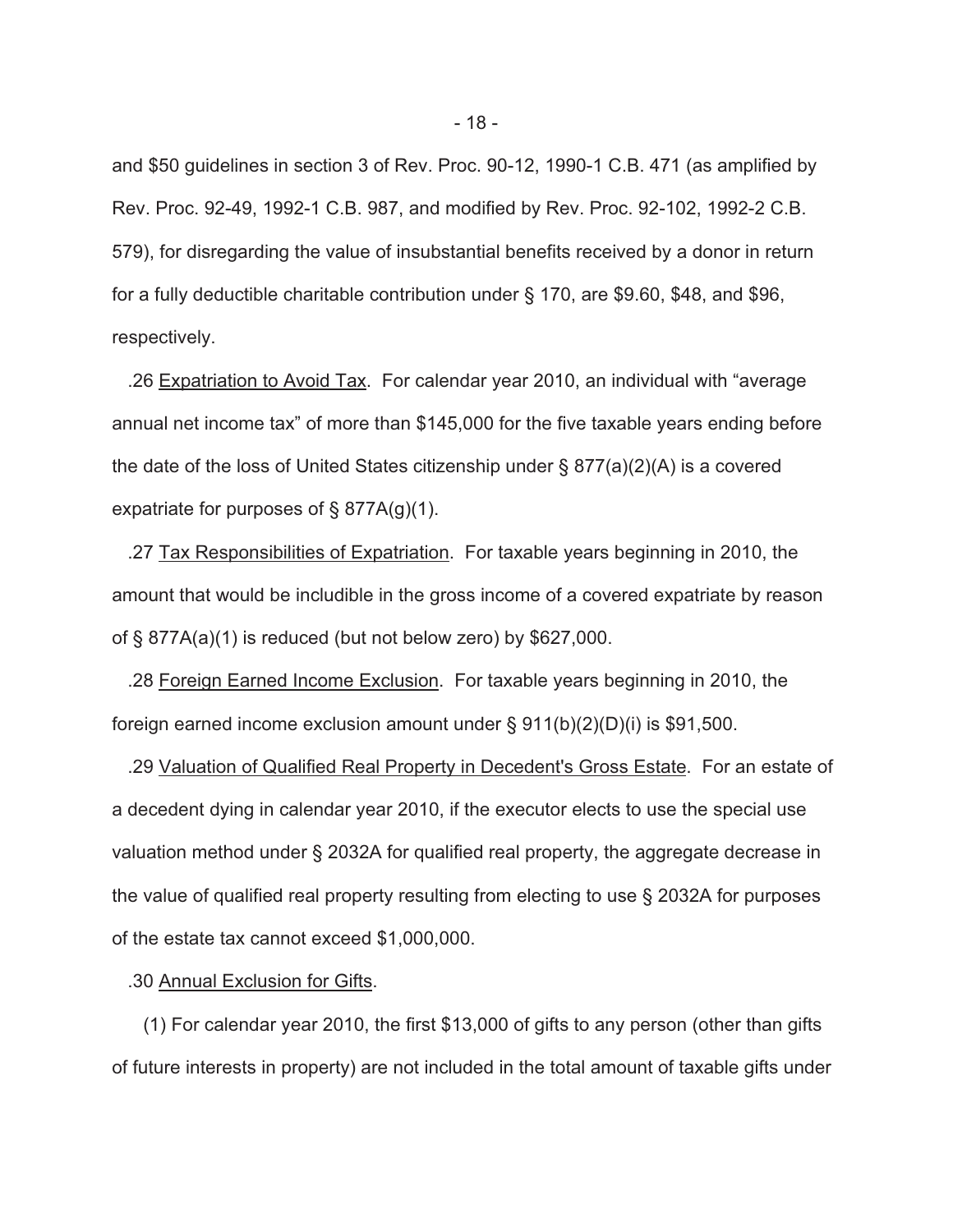§ 2503 made during that year.

 (2) For calendar year 2010, the first \$134,000 of gifts to a spouse who is not a citizen of the United States (other than gifts of future interests in property) are not included in the total amount of taxable gifts under §§ 2503 and 2523(i)(2) made during that year.

 .31 Tax on Arrow Shafts. For calendar year 2010, the tax imposed under § 4161(b)(2)(A) on the first sale by the manufacturer, producer, or importer of any shaft of a type used in the manufacture of certain arrows is \$0.45 per shaft.

 .32 Reporting Exception for Certain Exempt Organizations with Nondeductible Lobbying Expenditures. For taxable years beginning in 2010, the annual per person, family, or entity dues limitation to qualify for the reporting exception under § 6033(e)(3) (and section 5.05 of Rev. Proc. 98-19, 1998-1 C.B. 547), regarding certain exempt organizations with nondeductible lobbying expenditures, is \$101 or less.

 .33 Notice of Large Gifts Received from Foreign Persons. For taxable years beginning in 2010, recipients of gifts from certain foreign persons may be required to report these gifts under § 6039F if the aggregate value of gifts received in a taxable year exceeds \$14,165.

 .34 Persons Against Whom a Federal Tax Lien Is Not Valid. For calendar year 2010, a federal tax lien is not valid against (1) certain purchasers under § 6323(b)(4) who purchased personal property in a casual sale for less than \$1,380, or (2) a mechanic's lienor under § 6323(b)(7) that repaired or improved certain residential property if the contract price with the owner is not more than \$6,890.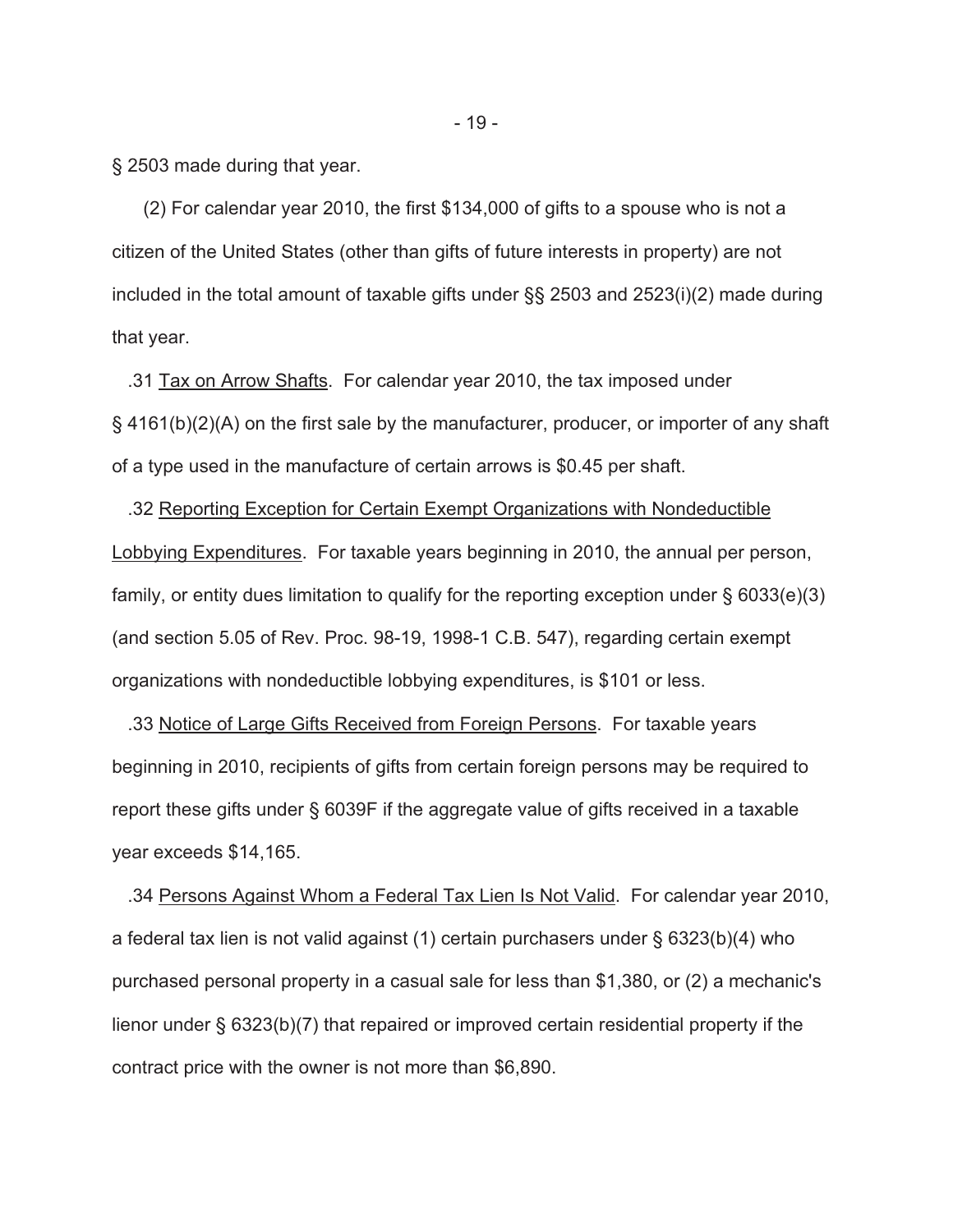.35 Property Exempt from Levy. For calendar year 2010, the value of property exempt from levy under § 6334(a)(2) (fuel, provisions, furniture, and other household personal effects, as well as arms for personal use, livestock, and poultry) cannot exceed \$8,250. The value of property exempt from levy under § 6334(a)(3) (books and tools necessary for the trade, business, or profession of the taxpayer) cannot exceed \$4,120.

 .36 Interest on a Certain Portion of the Estate Tax Payable in Installments. For an estate of a decedent dying in calendar year 2010, the dollar amount used to determine the "2-percent portion" (for purposes of calculating interest under § 6601(j)) of the estate tax extended as provided in § 6166 is \$1,340,000.

 .37 Attorney Fee Awards. For fees incurred in calendar year 2010, the attorney fee award limitation under § 7430(c)(1)(B)(iii) is \$180 per hour.

 .38 Periodic Payments Received under Qualified Long-Term Care Insurance Contracts or under Certain Life Insurance Contracts. For calendar year 2010, the stated dollar amount of the per diem limitation under § 7702B(d)(4), regarding periodic payments received under a qualified long-term care insurance contract or periodic payments received under a life insurance contract that are treated as paid by reason of the death of a chronically ill individual, is \$290.

### SECTION 4. EFFECTIVE DATE

 .01 General Rule. Except as provided in section 4.02, this revenue procedure applies to taxable years beginning in 2010.

 .02 Calendar Year Rule. This revenue procedure applies to transactions or events occurring in calendar year 2010 for purposes of sections 3.07 (rehabilitation